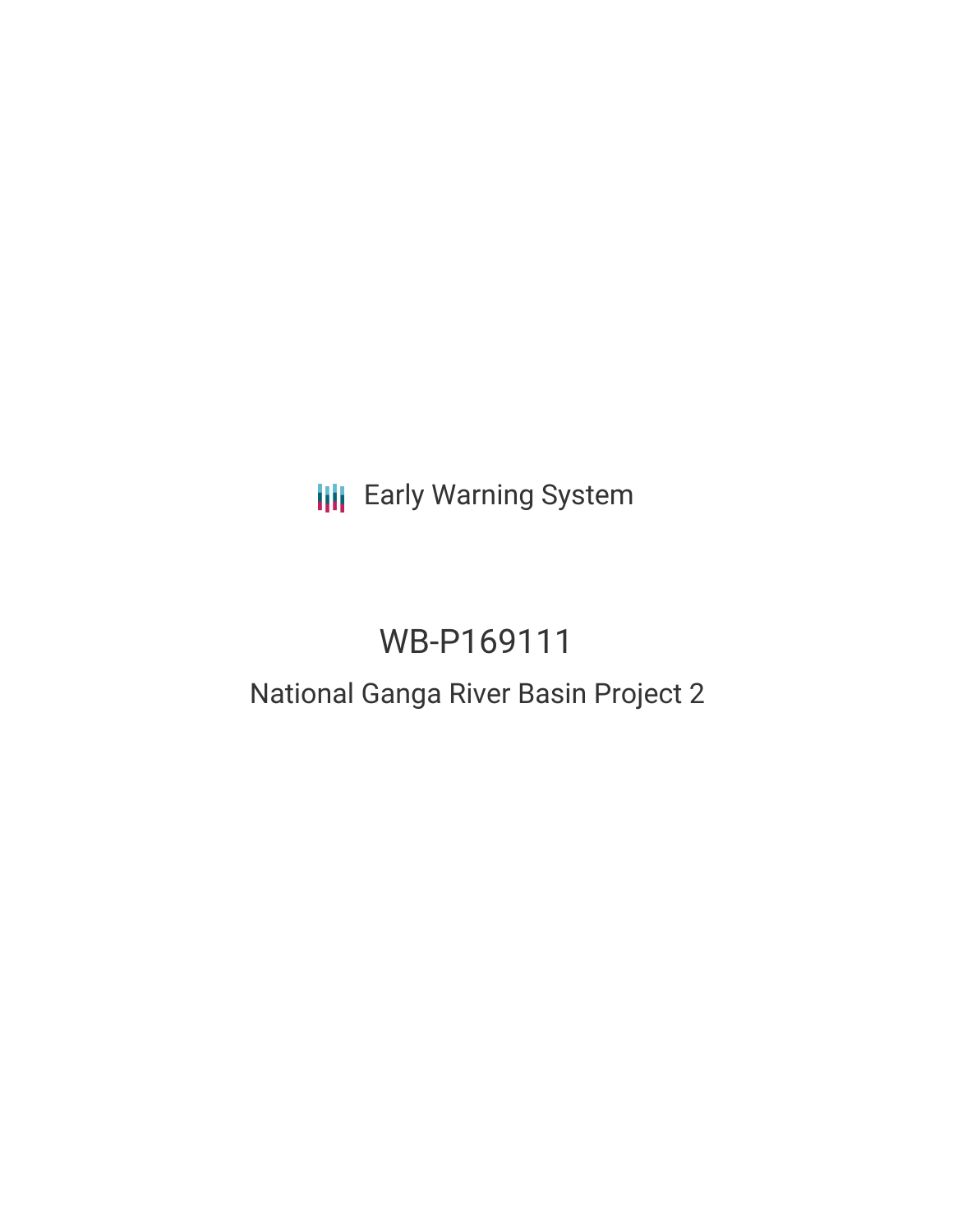

## **Quick Facts**

| <b>Countries</b>               | India                |
|--------------------------------|----------------------|
| <b>Financial Institutions</b>  | World Bank (WB)      |
| <b>Status</b>                  | Proposed             |
| <b>Bank Risk Rating</b>        | A                    |
| <b>Sectors</b>                 | Water and Sanitation |
| <b>Investment Amount (USD)</b> | \$560.00 million     |
| <b>Project Cost (USD)</b>      | \$560.00 million     |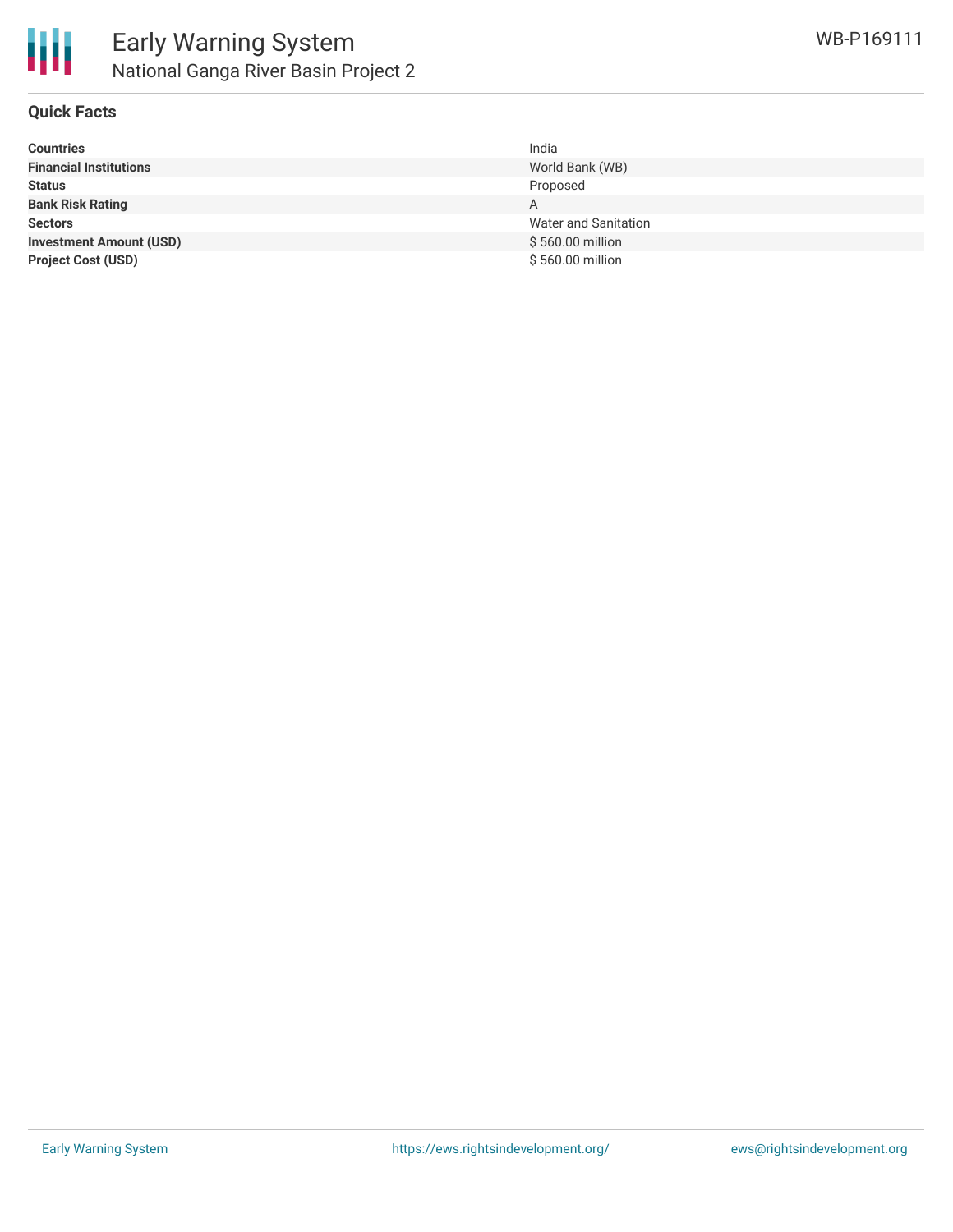

# **Project Description**

No information available at the time of writing.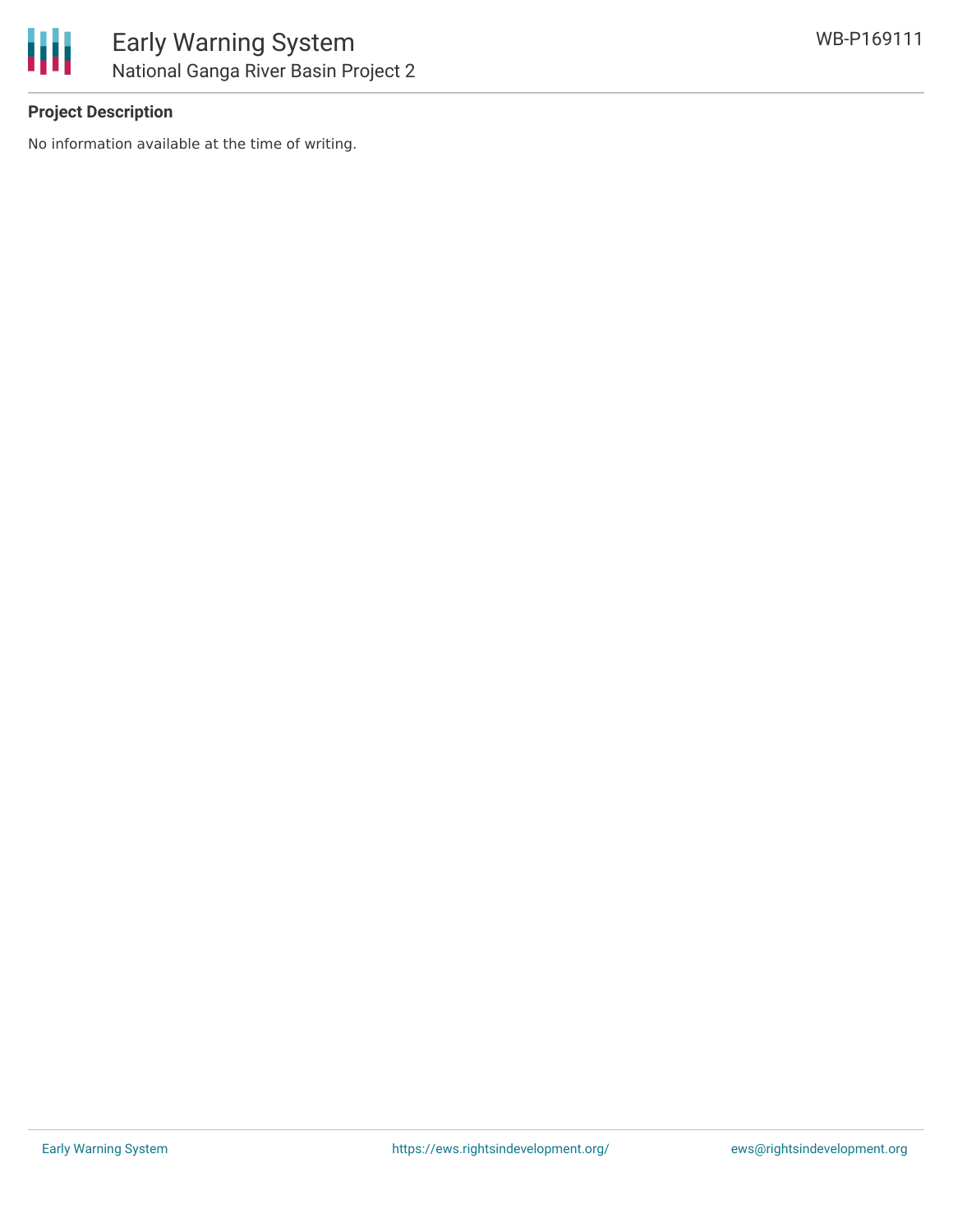

# **Investment Description**

World Bank (WB)